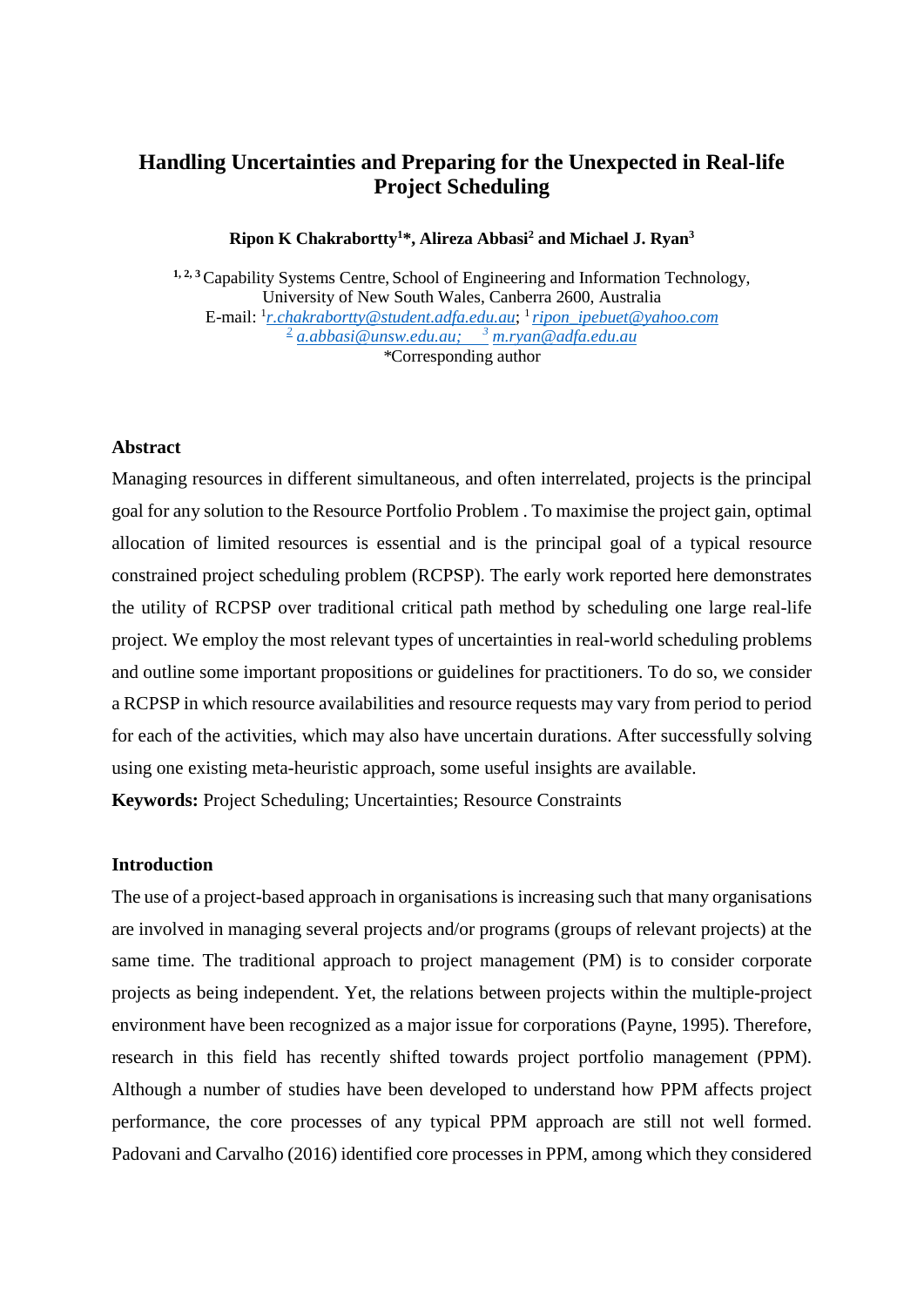resource allocation and management (RA&M) as an important activity to be included in the prioritization step. Considering these findings, the basic functions of PPM can be categorized in three domains (see Fig. 1): RA&M, time scheduling, and cost planning. As shown in Figure 1, the core functions of RA&M encompass selecting, prioritizing, optimising and sequencing of portfolio of projects, while considering optimal allocation of resources (Padovani & Carvalho, 2016). These optimizing and sequencing steps in RA&M resemble RCPSP, which is a rudimentary scheduling problem in a deterministic project framework.



Fig. 1: RCPSP, as a branch of PPM (part of this figure taken from Padovani and Carvalho (2016))

Until recently, research on RCPSP has mostly considered fixed resource capacities and deterministic activity durations. In real-world environments, however, it is impracticable to obtain only deterministic information. Consequently, uncertainty has become an inevitable aspect of project scheduling in recent decades, which also stems from the necessity of considering stochastic resource constrained project scheduling problems (SRCPSP). A SRCPSP is defined as a problem that involves scheduling project activities with uncertain durations, in order to achieve a predefined objective, such as to minimise expected project makespan, minimise project schedule instability, and/or minimize some other predefined objective, subject to precedence constraints and renewable resource constraints (Tseng & Ko, 2016). Moreover, in real world applications, resource requests and capacities can vary over time along with the activity processing times or durations. Though appealing, this sort of extension has never gained any attention in the scientific literature, apart from some earlier works of Hartmann (2012, 2015). In those papers, a priority rule is developed for the study on RCPSP with time-dependent resource capacities and requests (referred to as RCPSP/*t*).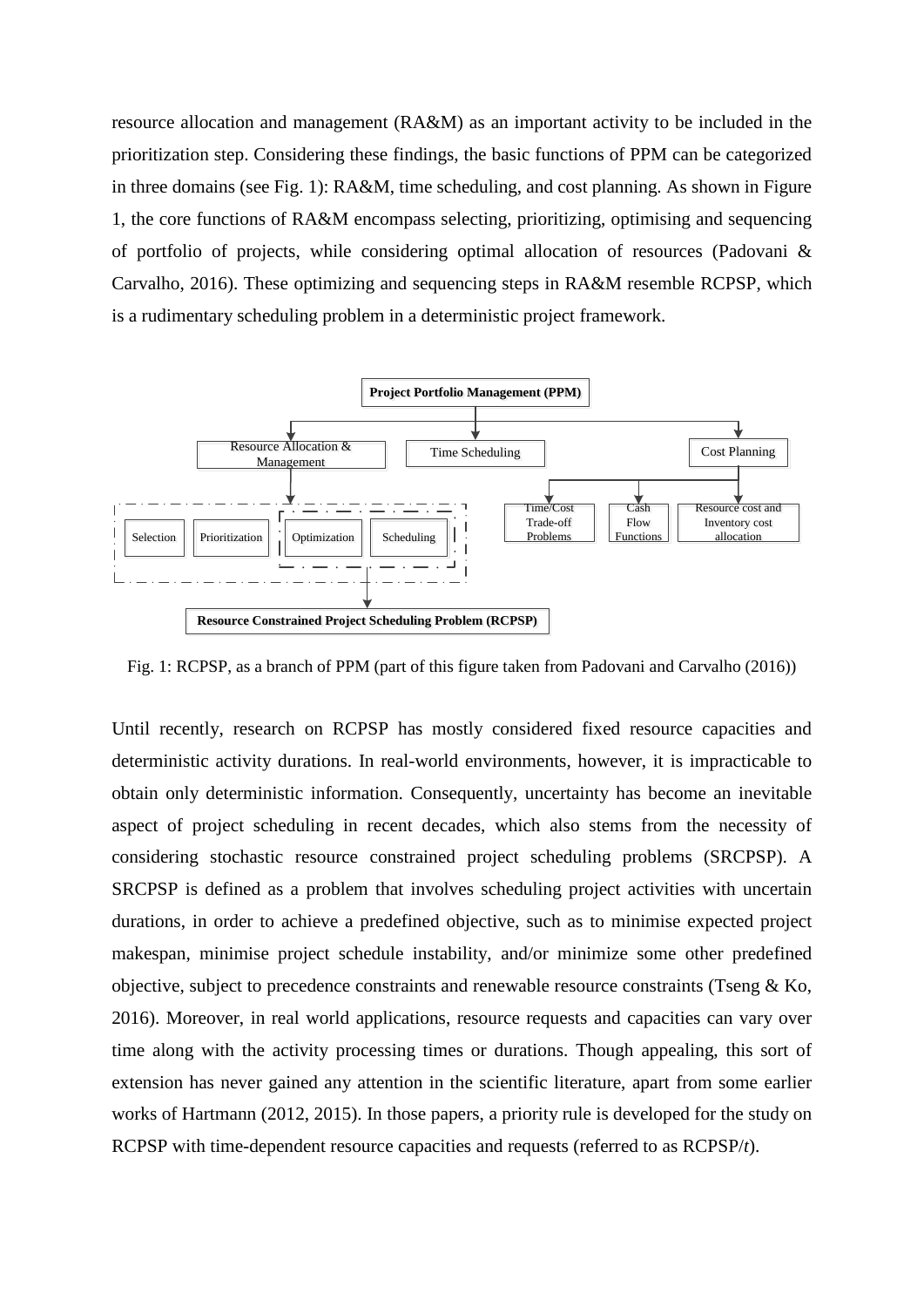This paper aims to investigate and show the effectiveness of RCPSP techniques over traditional methods by considering one real-life scheduling problem. In the later part, in lieu of assessing all possible types of uncertainties in real-world scheduling problems, we consider an important variant of RCPSPs in which resource availabilities are given for each period of the planning horizon, and resource demands are given for each period of an activity's duration, which itself is uncertain. Furthermore, resource capacities and demands are also considered to vary with time parameters. The resulting problem is referred to as  $RCPSP/t\tilde{d}$  to represent the timedependency of resource parameters and durational uncertainty. After successfully solving that RCPSP/t $\tilde{d}$  setting, some important guidelines or propositions are also outlined for the practitioners. Those propositions will help them to handle this kind of adverse situations by predicting the project completion time and other important scheduling parameters under dynamic situations.

### **Effectiveness of RCPSP methods for Project Scheduling**

To illustrate the effectiveness of RCPSP methods, we consider one real-life scheduling problem, the Highway Bridge (HB) project, which consists of 44 activities with varying daily resource demands. Three types of renewable resources (e.g., workers, machine A and machine B) are considered with the maximum availability limit of each resource being 12, 8 and8 per day, respectively. Figure 2 shows the precedence relationships (network diagram) of the HB project. The duration of each project activity is indicated above the corresponding circle node. The amount of required resources is indicated below the circle node. The precedence constraints among activities are described using arrow lines. To schedule that project, this paper employs the evolutionary local search heuristic approach (ELSH) from Chakrabortty *et al.* (2017).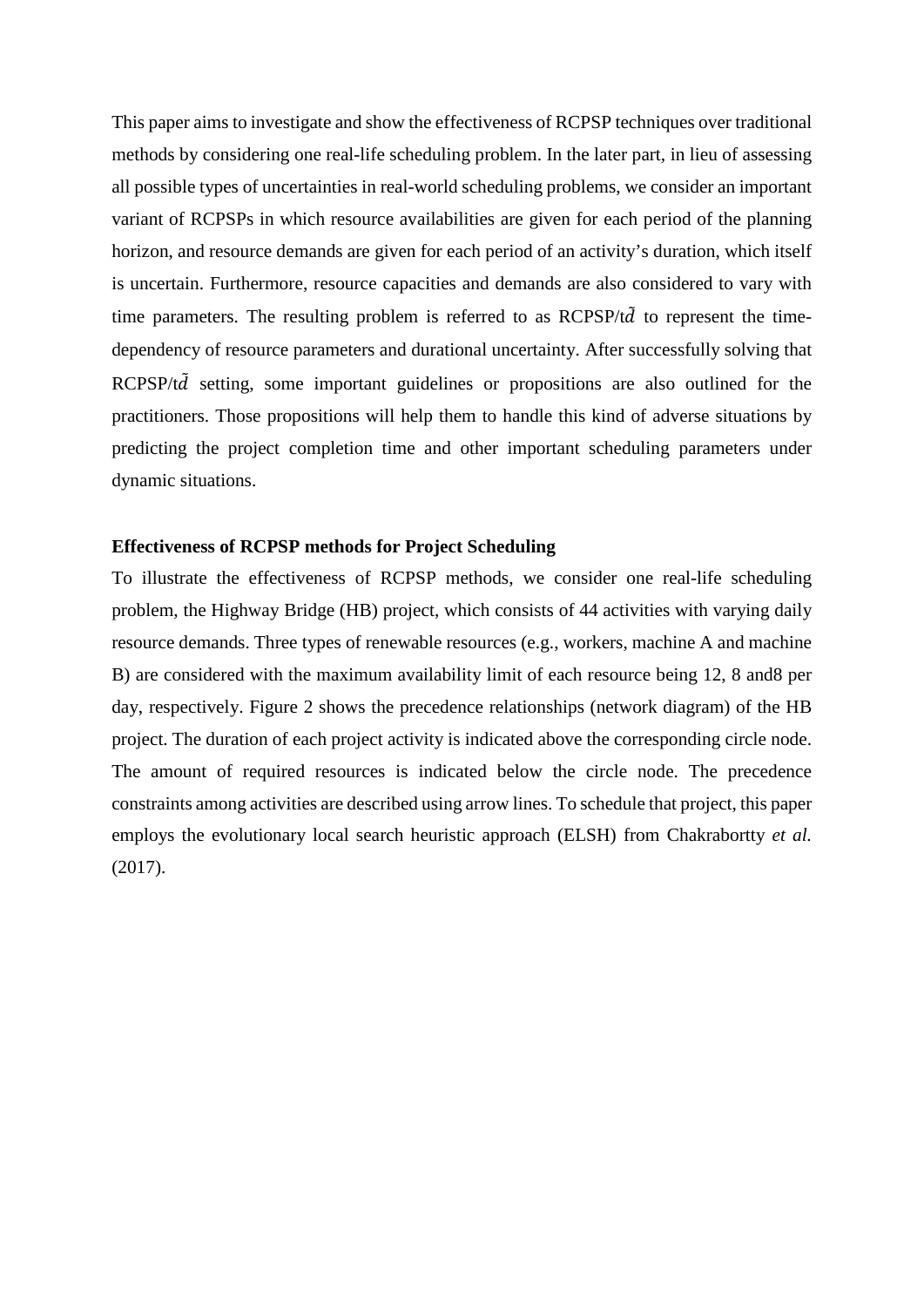

**Fig. 2:** Network diagram of the Highway Bridge project (Tran *et al.*, 2016)

Traditionally practitioners most often consider critical path method (CPM) to predict project completion time, which ignores resources availability and constraints, which violates practicability. As can be observed for the HB project, the completion time can be 69 days (as shown in Figure 3), if a project manager neglect resource considerations. Second scenario could be while a project manager considers resource constraints using resource-levelling techniques but does not apply RCPSP principles. In that case, his planned project completion time will be 126 days, as shown in Figure 4. Meanwhile, as can be observed from Figure 5, after applying RCPSP concepts or optimising resource-levelling problem, the project completion time drops to 117 days. Hence, application of RCPSP principles with an optimised way of resource allocation or levelling is very useful for the practitioners in predicting more accurate project completion times. In a nutshell, without precise knowledge on RCPSP, a project manager can plan or predict project completion time. However, on most cases their prediction is either too restrictive or too lenient.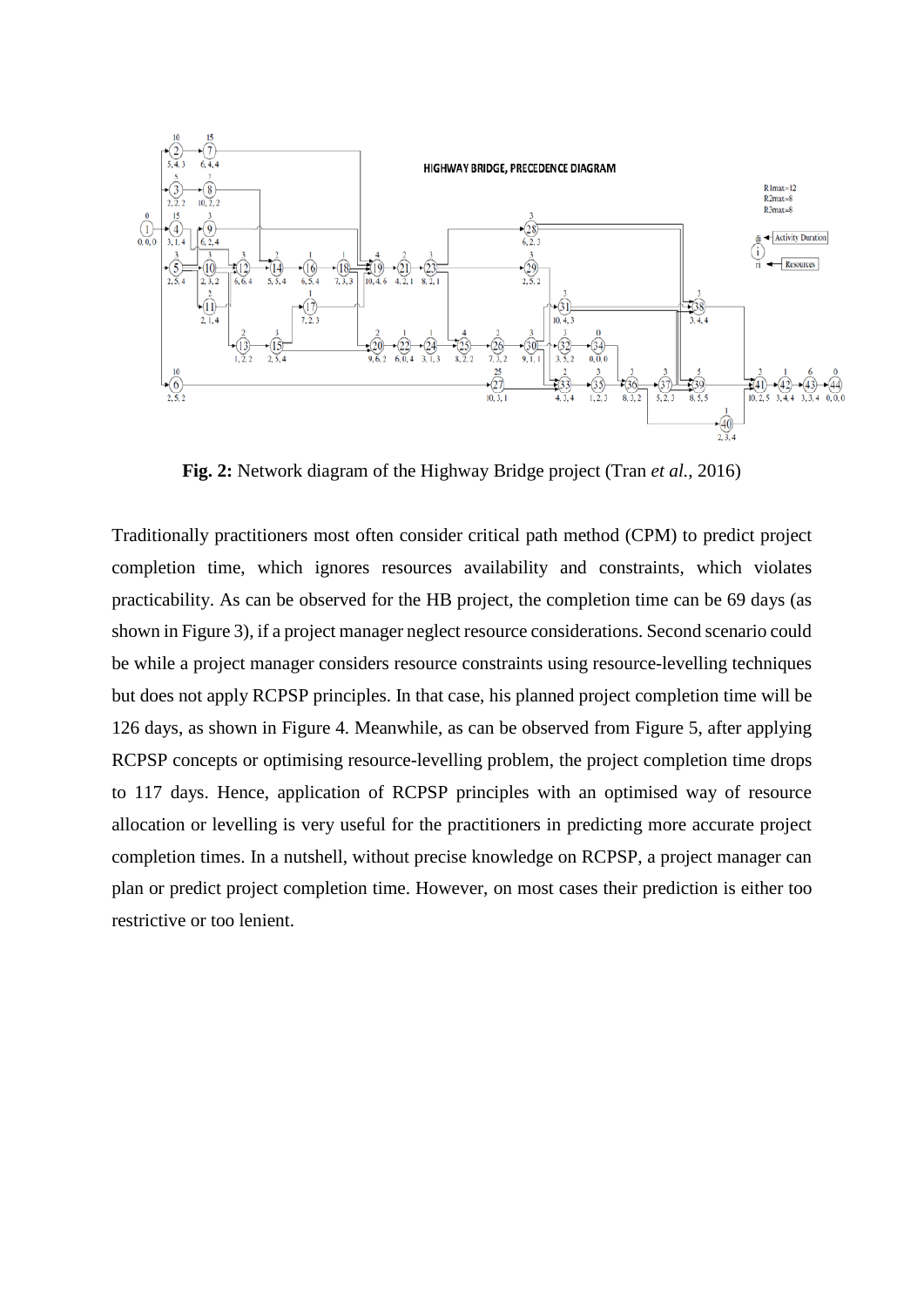

Fig. 3: Planned resource histogram for resource R1 (ignoring resource constraints)



**Fig. 4:** Resource histogram for resource R1 (considering resource constraints: applying basic resource levelling)



**Fig. 5:** Optimised resource histogram for resource R1 (using a RCPSP method)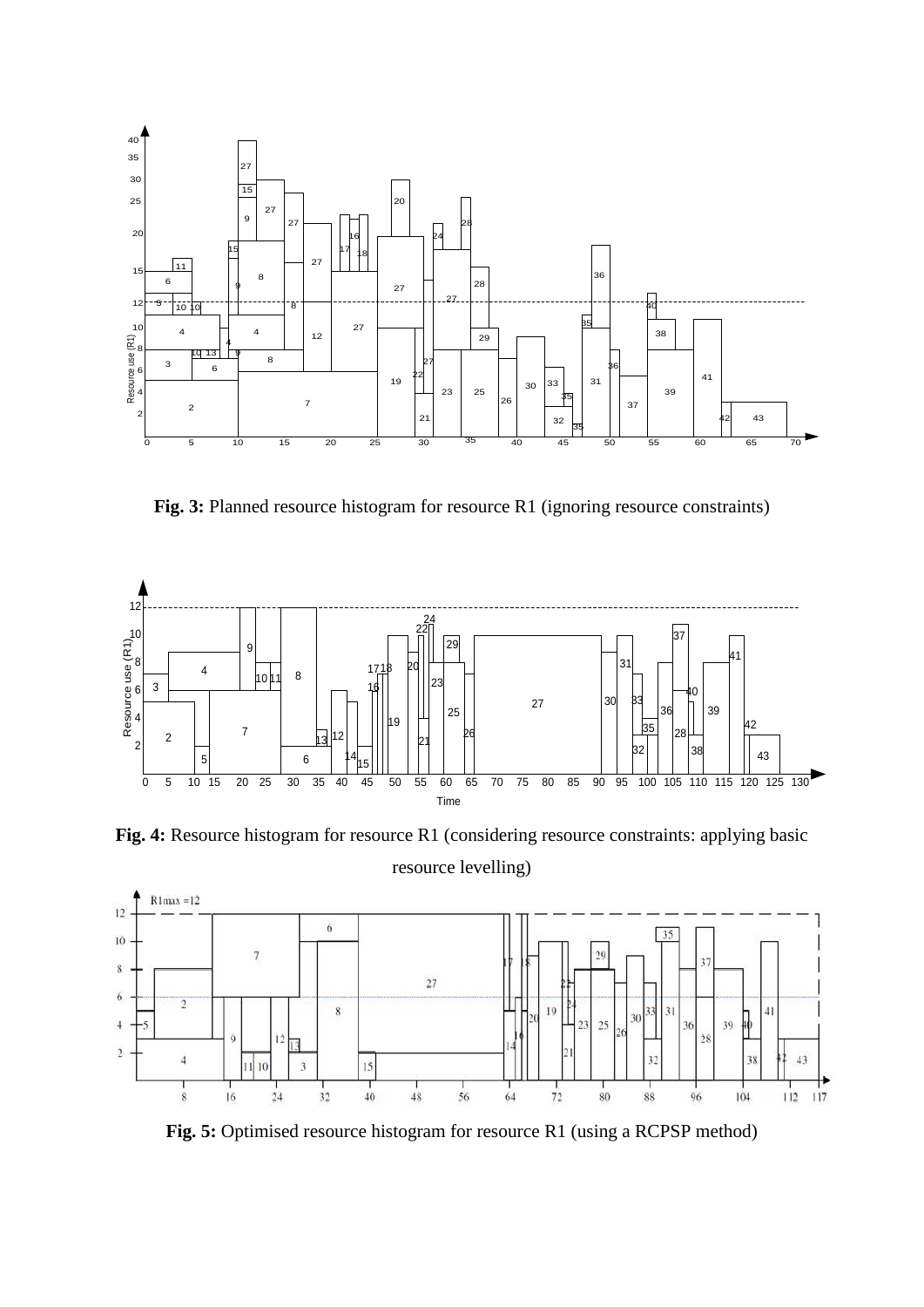# **RCPSP/t**�

In this section, we present a model that extends the standard RCPSP by applying uncertainties and risk involves after considering three additional concepts: 1) time-dependent resource availability, 2) time-dependent resource request, and 3) uncertain activity duration (i.e., RCPSP/t $\tilde{d}$ ). We assume that each activity *j* requires  $r_{ikt}$  units of resource *k* in the  $t<sup>th</sup>$  period of its uncertain processing time,  $t = 1, ..., d_j$ . Each resource capacity  $R_k$  is replaced by a list  $R_{k1}, ..., R_{kT}$ , with  $T = \sum_i \tilde{d}_i$  being the sum of all realized durations. We consider the objective is to minimise the completion time of the project, such that the time-dependent resource constraints are fulfilled.

For better demonstration of this RCPSP/t $\tilde{d}$  setting, consider the following example. Figure 6 shows a deterministic RCPSP with 6 activities (0 and 8 are dummy activities) and where every single resource has a capacity of 6 units, with the activity numbers inside the nodes and the activity durations and resource requirements next to them. Figure 7 represents a sample example of RCPSP/ $t\tilde{d}$  for the same project while activity durations are uncertain, and the resource requirements and demands are time-dependent. As with Figure 6, the activity numbers are inside the nodes and the activity durations and the list of time-dependent resource requirements are next to them. For instance, for activity 1, 3/{1,0,1} means only 1 resource is needed in day 1 and 3 (0 for day 2). Also, as with standard RCPSPs, the resource demands for any activity *j* should be extended up to its uncertain processing time  $\tilde{d}_j$ , and are mentioned in the braces just beside durations. Meanwhile, the time-dependent resource availabilities are also mentioned in brackets, which are extended up to the value of  $\sum_i \tilde{d}_i$ . The resource demands and availabilities were further treated as unstable and may take different numbers, even 0, and the uncertain durations were allowed to increase by a certain percentage more than their deterministic durations.



**Fig 6:** Sample deterministic-RCPSP example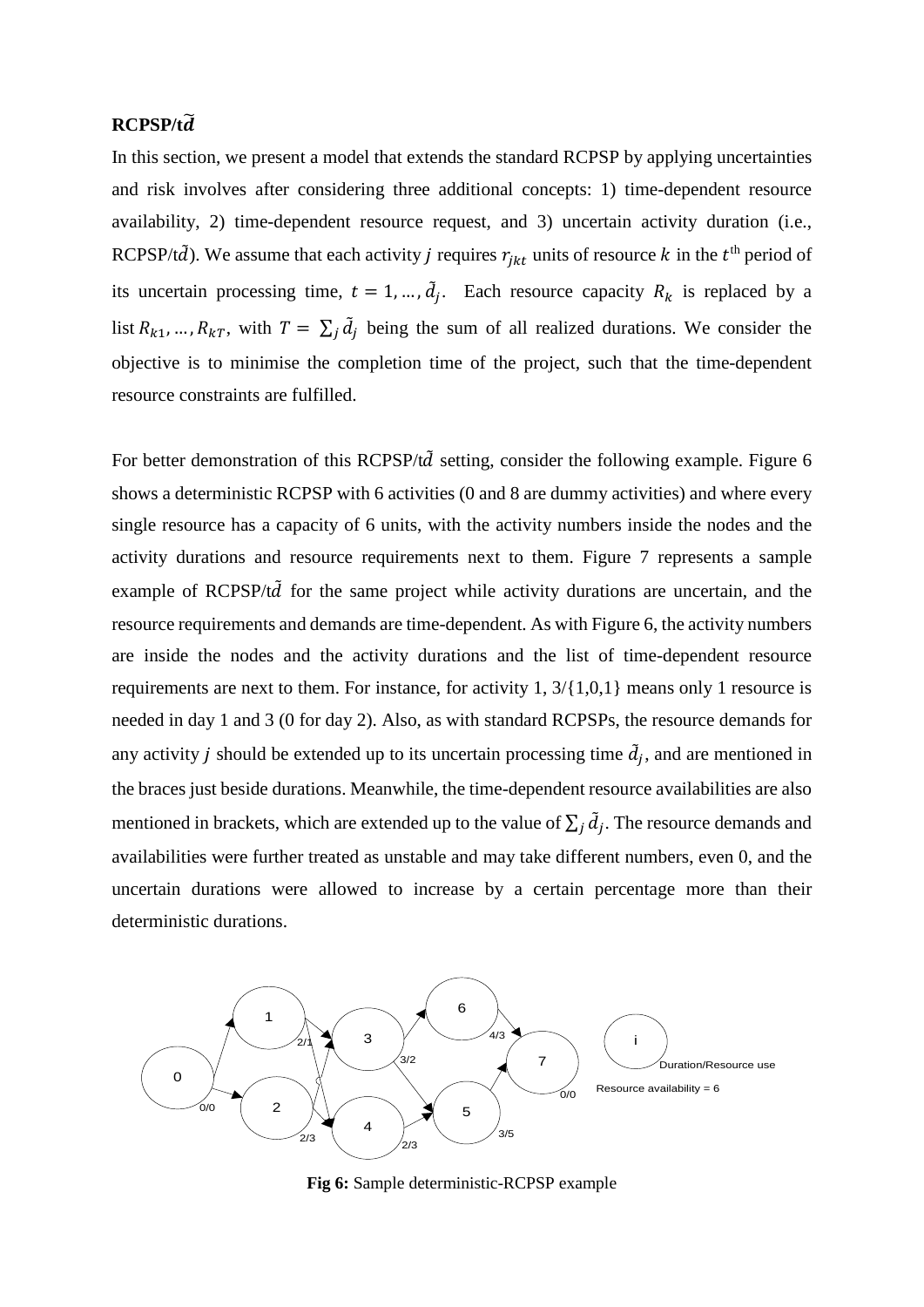

Fig 7: Sample RCPSP/td<sup>2</sup> example

After solving with the ELSH algorithm, the resource histogram for the optimized schedule under both deterministic and dynamic resource usage condition is shown in Figure 8 (the number in the box is the activity number). As can be seen, instead of 11, the make span for this updated schedule is 15 units of time, while resource usages (i.e., height of those rectangles), activity durations (i.e., length of those rectangles) and maximum resource availability line (i.e., the red dotted line) are varied or dynamic.



**Fig 8:** Resource histogram for deterministic RCPSP and RCPSP/t $\tilde{d}$ 

# **Generation of test instances for the RCPSP/t**�

As we do not have the uncertain values for resource usage and duration at the beginning of a project (when planning and scheduling the activities), we need to come up with some realistic estimated values. Having a near-perfect estimation will help the practitioners to predict more reasonable makespan, even in adverse situations. To estimate the consequence of having different uncertainties (e.g., duration and resource uncertainties), we propose a pragmatic approach to generate realistic instances for our considered RCPSP/t $\tilde{d}$  setting. Despite of having several instance generators for project scheduling, to the best of our knowledge, timedependent resource parameters with uncertain activity durations are not considered by any of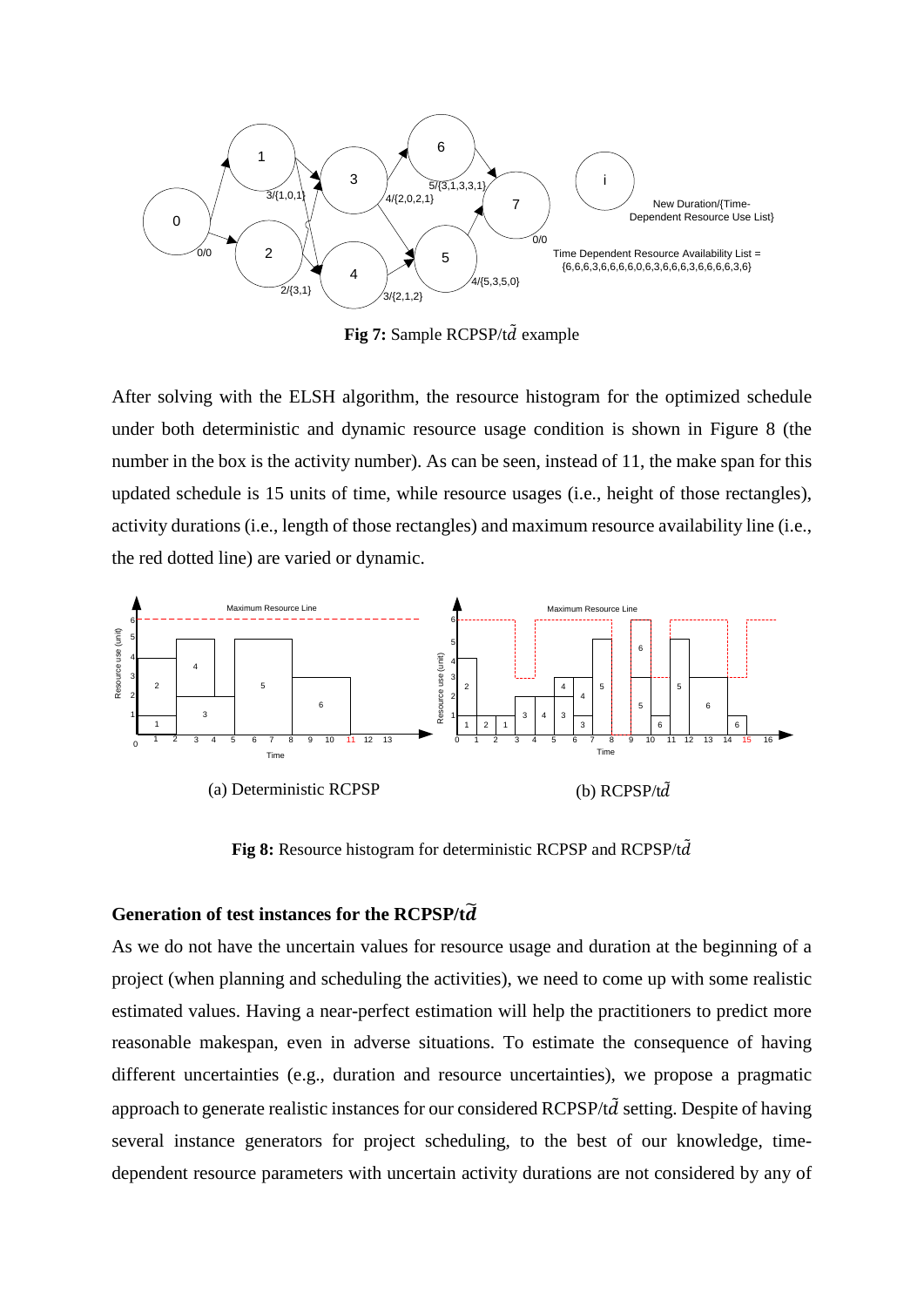the generators. For generating different instances, we extended the standard RCPSP instances found in PSPLIB by varying the originally constant activity durations, resource availabilities and resource requests. The basic outline for generating test instances is given below:

- i. Each resource request  $r_{jk}$  is replaced by a list  $r_{jk1}, \ldots, r_{jk\tilde{d}_j}$ . Note that the number of resource requests  $(r_{jk})$  for any activity *j* depends on the magnitude of the uncertain activity duration  $\tilde{d}_j$  for that activity.
- ii. Each resource capacity  $R_k$  is replaced by a list  $R_{k1}, ..., R_{kT}$ , with  $T = \sum_i \tilde{d}_i$  being the sum of all realized durations.
- iii. If the realized duration of any activity  $j$  (i.e., $\hat{d}_j$ ) becomes larger than its deterministic duration  $(d_j)$ , then we need to extend the relevant resource demands  $(r_{jkt})$  list up to its new realized duration (i.e. each resource request  $r_{jkt}$  is replaced by a list  $r_{jkt}$ , ...,  $r_{jk\tilde{d}_j}$ ). To do so, we employed two different parameters to control the variation of the resource availabilities and requests. Probabilities  $P<sup>R</sup>$  and  $P<sup>r</sup>$  control whether or not a reduction is applied to the availability and the request, respectively. Factors  $F<sup>R</sup>$  and  $F<sup>r</sup>$  determine the strength of the reduction for the availability and the request, respectively. To further understand the functionality of those parameters, interested readers are referred to the research work of Hartmann (2012).
- iv. For better representation of real world problems and motivated from Bruni *et al.* (2011), we considered two different types of statistically distributed duration sets; discrete and continuous. In particular, for the continuous conditions, we have assumed that the real activity duration is a uniform random variable  $U(0.75d, 2.85d)$ , where d has been set equal to the deterministic duration, and for the discrete condition, a Poisson distribution with mean  $d$  was considered. Meanwhile, for the continuous types, the obtained random numbers from uniform distribution were discretised to fit this problem setting. All activity durations are assumed to be independent.
- v. These reductions are applied to periods (either of the project tenure or of activity's realized duration) as a whole. That is, if it is decided that the capacity or resource request is reduced in a period, this reduction is applied to all resources.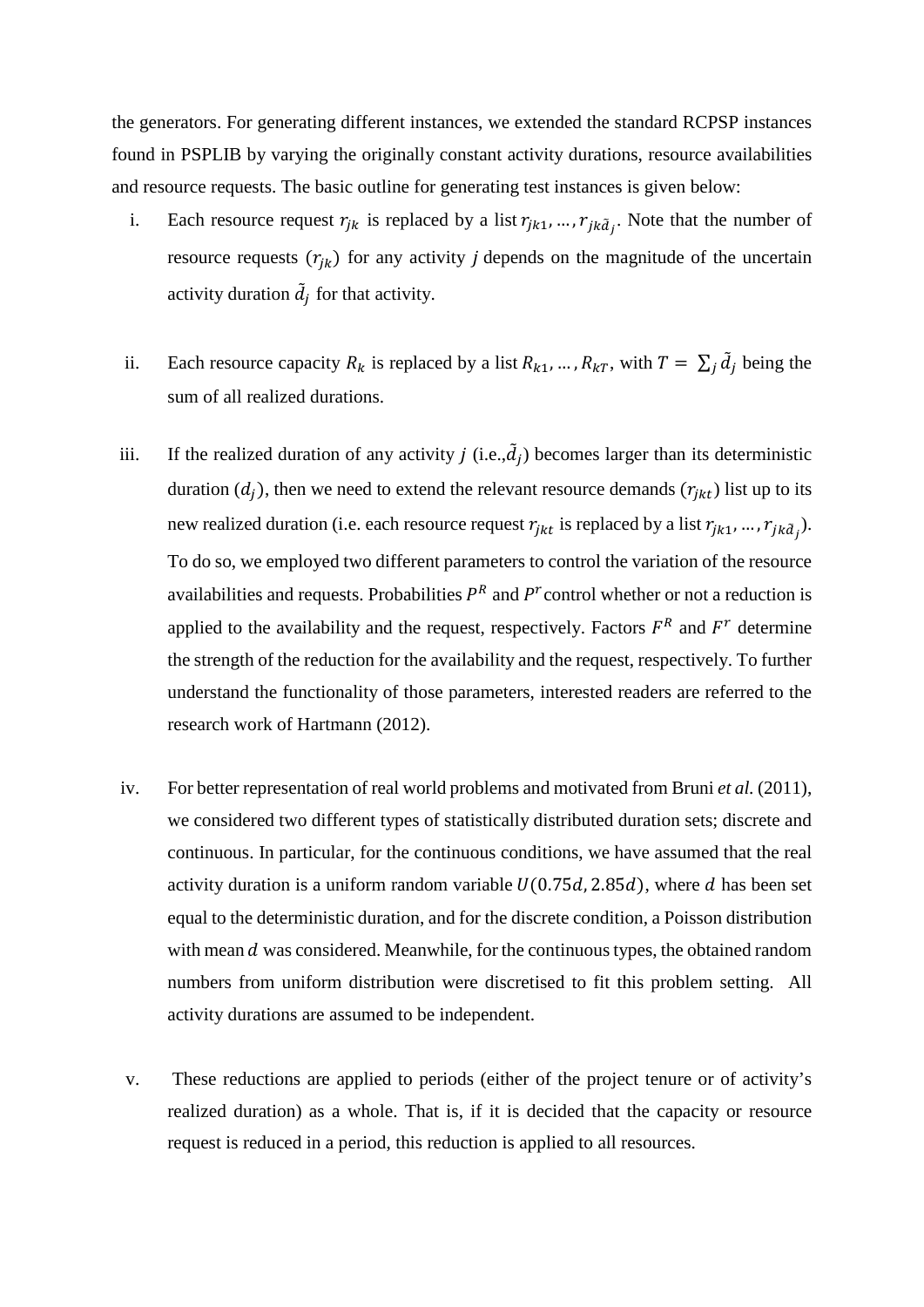As a foundation, we used the same HB project for generating realistic test instances. Six sets of test instances for each of two types of statistically distributed activity duration sets were generated, and are denoted as  $H B t 1 d d, ...$ ,  $H B t 6 d$  and  $H B t 1 c d, ...$ ,  $H B t 6 c d$ , respectively, where  $t$  indicates the time dependency,  $dd$  represents activity durations following a discrete distribution, *cd* represent activity duration following a continuous distribution and the number refers to the parameter setting for the calculation. The reduction probabilities have been varied between 0.05 and 0.2. The probabilities are the same for availability and request, that is  $P^R =$  $P^r$ . The strength of the reduction is either half of the original capacity or down to 0. Here also, the factors are the same for capacity and demand ( $F<sup>R</sup> = F<sup>r</sup>$ ). The design of the test sets is displayed in Table 1, which will assist any practitioners to generate more realistic test instances under similar settings.

| <b>Set</b> | Discrete condition, $\widetilde{dd} = \text{poisson}(d)$ |                               |                |      |      |      | Continuous condition, $\widetilde{cd} = U(0.75d, 2.85d)$ |                   |                |      |      |      |
|------------|----------------------------------------------------------|-------------------------------|----------------|------|------|------|----------------------------------------------------------|-------------------|----------------|------|------|------|
| no.        | t1dd                                                     | t <sub>2</sub> d <sub>d</sub> | t3dd           | t4dd | t5dd | t6dd | t1cd                                                     | t <sub>2</sub> cd | t3cd           | t4cd | t5cd | t6cd |
| $P^R$      | 0.05                                                     | 0.1                           | 0.2            | 0.05 | 0.1  | 0.2  | 0.05                                                     | 0.1               | 0.2            | 0.05 | 0.1  | 0.2  |
| $P^r$      | 0.05                                                     | 0.1                           | 0.2            | 0.05 | 0.1  | 0.2  | 0.05                                                     | 0.1               | 0.2            | 0.05 | 0.1  | 0.2  |
| $F^R$      | $\Omega$                                                 | $\overline{0}$                | $\overline{0}$ | 0.5  | 0.5  | 0.5  | $\overline{0}$                                           | $\overline{0}$    | $\overline{0}$ | 0.5  | 0.5  | 0.5  |
| $F^r$      | $\mathbf{0}$                                             | $\overline{0}$                | $\overline{0}$ | 0.5  | 0.5  | 0.5  | $\overline{0}$                                           | $\overline{0}$    | $\overline{0}$ | 0.5  | 0.5  | 0.5  |

**Table 1: Parameter settings for generation of RCPSP/t**� **test sets**

#### **Propositions for Handling Uncertainties**

After successfully handling and solving those generated  $RCPSP/t\tilde{d}$  instances, some very important findings for the real-life schedulers are summarized in the following remark. This summary primarily highlights some structural similarities and differences between RCPSP and  $RCPSP/t\tilde{d}$ . For  $RCPSP/t\tilde{d}$ , the following propositions hold:

- (i) An activity is only eligible for scheduling, if it can be feasibly started (in accordance with precedence and resource availability) at the schedule time  $t_a$ , while the resource availability and demands change with time.
- (ii) Under any schedule time  $t<sub>g</sub>$ , the resources might be 0 units, which impedes the generation of active schedules for any schedule generation scheme packages.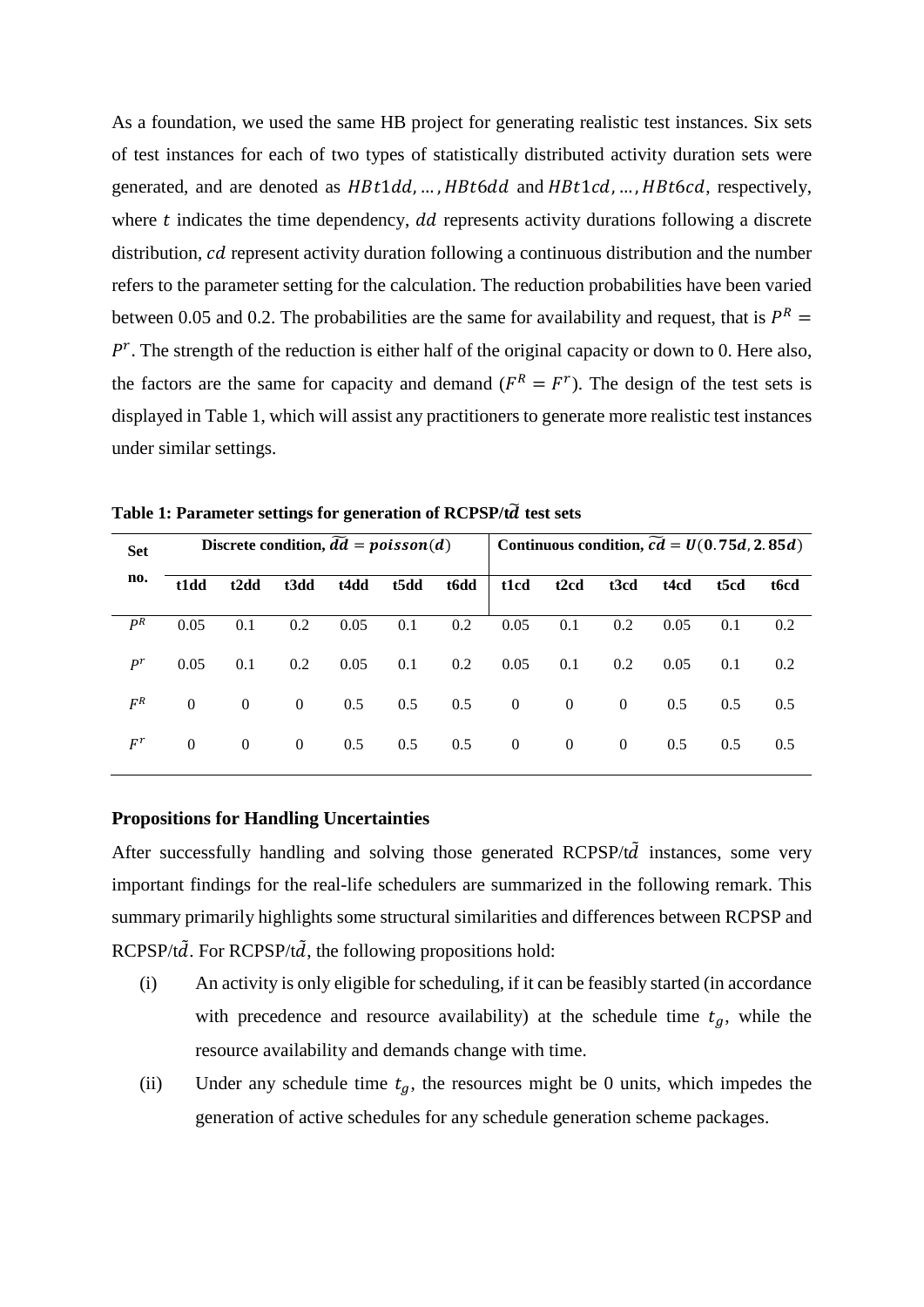- (iii) For some instances, due to uncertain duration and time-varying resource parameters, the solver might not find an existing optimal solution (Hartmann, 2012; Sprecher *et al.*, 1995).
- (iv) At any schedule time  $t_q$ , even if the resource availability turns to 0, there still a chance to generate active schedules only if the resource demands for all resources for that time period  $t<sub>q</sub>$  are also 0.
- (v) If for any activity *i*, the realized uncertain duration  $\dot{d}_i$  is greater than its deterministic duration  $d_i$ , the expected makespan for any realized schedule will likely be higher. This may be further reinforced if this case is true for a large number of activities. However, due to the effect of time-dependent resource demands, the increment of expected makespan may be affected, which may sometimes even decrease makespan. This is because, for time-dependent resource demands, sometime those demands may generate lesser values than before, including even zero.
- (vi) For any activity set J, if their realized duration sets  $d_j$  is lower than their deterministic duration sets  $d<sub>I</sub>$ , the expected makespan for any realized schedule will likely also be lower. But, if the list of time-dependent resource availabilities are tighter (i.e., decreased significantly than their original capability), even for  $d_j < d_j$ , the expected makespan can increase.
- (vii) If for any particular time period t,  $R_{kt} = 0$  and  $r_{ikt} = 0$ , then the effect of timedependent resource demands and capacities, or even the effect of uncertain durations, is insignificant.

### **Conclusion**

Initially this paper demonstrates the effectiveness of resource constrained project scheduling problems over the traditional critical path methods. The contribution of optimised resource allocation or levelling along with their relationship with project portfolio management is also explained. We then consider an extension of the resource constrained project scheduling problem (RCPSP) with time-dependent resource capacity and demand, while activity durations are assumed to have uncertain durations (RCPSP/t $\tilde{d}$ ). Because of the practical relevance of RCPSP/t $\tilde{d}$  to modern industry, efficient algorithms are valuable. The proposed guidelines for  $RCPSP/t\tilde{d}$  can meet the requirements of handling large projects under dynamic environments, with minimum computational complexity. Practitioners can benefit from the proposed